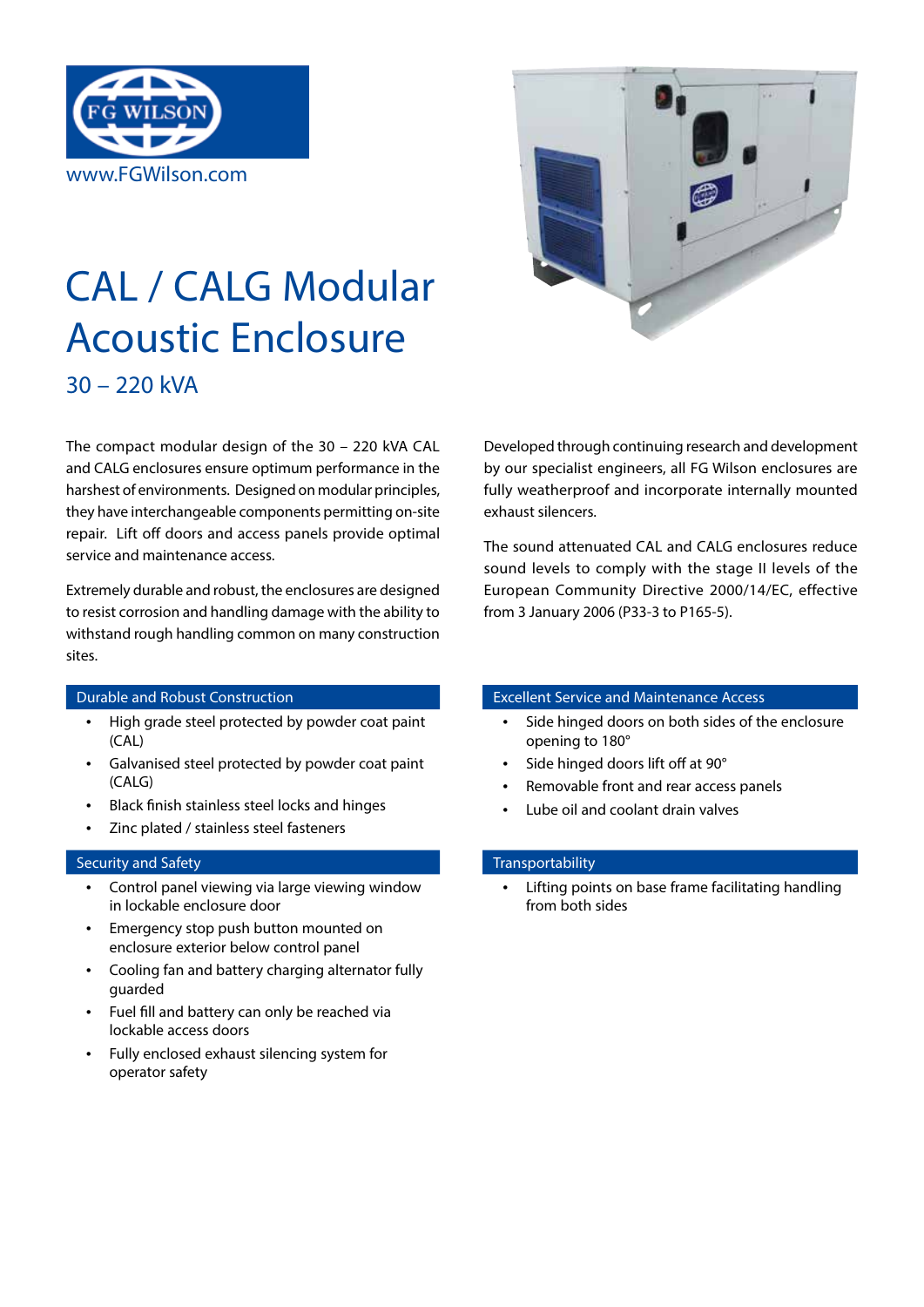| Sound Pressure Levels (dBA) |         |             |              |             |              |             |                  |                          |                          |                          |              |                          |                          |  |
|-----------------------------|---------|-------------|--------------|-------------|--------------|-------------|------------------|--------------------------|--------------------------|--------------------------|--------------|--------------------------|--------------------------|--|
| 50 Hz @ 1500 RPM            |         |             |              |             |              |             | 60 Hz @ 1800 RPM |                          |                          |                          |              |                          |                          |  |
|                             |         |             | 15m (50 ft)  |             | 7m (23 ft)   |             | 1m(3 ft)         |                          | 15m (50 ft)              |                          | 7m (23 ft)   |                          | 1m(3 ft)                 |  |
| Generator Set<br>Model      |         | 75%<br>Load | 100%<br>Load | 75%<br>Load | 100%<br>Load | 75%<br>Load | 100%<br>Load     | 75%<br>Load              | 100%<br>Load             | 75%<br>Load              | 100%<br>Load | 75%<br>Load              | 100%<br>Load             |  |
| <b>Single Phase Models</b>  |         |             |              |             |              |             |                  |                          |                          |                          |              |                          |                          |  |
| P40-3S                      | Prime   | 56.1        | 57.0         | 62.1        | 63.0         | 73.7        | 74.8             | 59.5                     | 61.2                     | 65.5                     | 67.2         | 78.2                     | 80.2                     |  |
|                             | Standby | 56.4        | 57.5         | 62.4        | 63.5         | 74.0        | 75.3             | 60.1                     | 62.1                     | 66.1                     | 68.1         | 78.9                     | 81.4                     |  |
| P50-5S                      | Prime   | 57.0        | 58.7         | 63.0        | 64.7         | 74.8        | 76.7             | 61.4                     | 64.2                     | 67.4                     | 70.2         | 80.5                     | 84.0                     |  |
|                             | Standby | 57.3        | 59.4         | 63.3        | 65.4         | 75.2        | 77.5             | 62.1                     | 65.4                     | 68.1                     | 71.4         | 81.4                     | 85.5                     |  |
| P80-3S                      | Prime   | 65.3        | 66.0         | 71.3        | 72.0         | 81.8        | 82.4             | 65.7                     | 66.7                     | 71.7                     | 72.7         | 81.9                     | 82.4                     |  |
|                             | Standby | 65.5        | 66.3         | 71.5        | 72.3         | 82.0        | 82.7             | 66.0                     | 67.2                     | 72.0                     | 73.2         | 82.1                     | 82.7                     |  |
| 3 Phase Models              |         |             |              |             |              |             |                  |                          |                          |                          |              |                          |                          |  |
| P33-3                       | Prime   | 61.0        | 62.4         | 67.0        | 68.4         | 77.7        | 79.1             | 62.2                     | 63.1                     | 68.2                     | 69.1         | 79.4                     | 80.8                     |  |
|                             | Standby | 61.4        | 63.1         | 67.4        | 69.1         | 78.1        | 79.8             | 62.4                     | 63.6                     | 68.4                     | 69.6         | 79.8                     | 81.4                     |  |
| P50-3                       | Prime   | 56.1        | 57.0         | 62.1        | 63.0         | 73.7        | 74.8             | 59.5                     | 61.2                     | 65.5                     | 67.2         | 78.2                     | 80.2                     |  |
|                             | Standby | 56.4        | 57.5         | 62.4        | 63.5         | 74.0        | 75.3             | 60.1                     | 62.1                     | 66.1                     | 68.1         | 78.9                     | 81.4                     |  |
| P55-3                       | Prime   | 56.4        | 57.5         | 62.4        | 63.5         | 74.0        | 75.3             | 60.1                     | 62.1                     | 66.1                     | 68.1         | 78.9                     | 81.4                     |  |
|                             | Standby | 56.7        | 58.1         | 62.7        | 64.1         | 74.4        | 76.0             | 60.7                     | 63.1                     | 66.7                     | 69.1         | 79.7                     | 82.6                     |  |
| P65-5                       | Prime   | 57.0        | 58.7         | 63.0        | 64.7         | 74.8        | 76.7             | 61.4                     | 64.2                     | 67.4                     | 70.2         | 80.5                     | 84.0                     |  |
|                             | Standby | 57.3        | 59.4         | 63.3        | 65.4         | 75.2        | 77.5             | 62.1                     | 65.4                     | 68.1                     | 71.4         | 81.4                     | 85.5                     |  |
| P88-3                       | Prime   | 59.2        | 61.0         | 65.2        | 67.0         | 77.4        | 79.5             | 60.6                     | 62.5                     | 66.6                     | 68.5         | 79.4                     | 81.1                     |  |
|                             | Standby | 59.7        | 61.8         | 65.7        | 67.8         | 78.0        | 80.5             | 61.1                     | 63.4                     | 67.1                     | 69.4         | 79.8                     | 81.9                     |  |
| P110-3                      | Prime   | 65.3        | 66.0         | 71.3        | 72.0         | 81.8        | 82.4             | 65.7                     | 66.7                     | 71.7                     | 72.7         | 81.9                     | 82.4                     |  |
|                             | Standby | 65.5        | 66.3         | 71.5        | 72.3         | 82.0        | 82.7             | 66.0                     | 67.2                     | 72.0                     | 73.2         | 82.1                     | 82.7                     |  |
| P165-5                      | Prime   | 62.2        | 62.5         | 68.2        | 68.5         | 80.6        | 80.8             | 64.9                     | 65.1                     | 70.9                     | 71.1         | 84.2                     | 84.4                     |  |
|                             | Standby | 62.3        | 62.6         | 68.3        | 68.6         | 80.6        | 80.8             | 65.0                     | 65.1                     | 71.0                     | 71.1         | 84.3                     | 84.4                     |  |
| P200-3                      | Prime   | 66.0        | 66.2         | 72.0        | 72.2         | 85.3        | 85.5             | 68.4                     | 68.5                     | 74.4                     | 74.5         | 88.1                     | 88.1                     |  |
|                             | Standby | 66.0        | 66.4         | 72.0        | 72.4         | 85.4        | 85.6             | 68.5                     | 68.6                     | 74.5                     | 74.6         | 88.1                     | 88.1                     |  |
| P220-3                      | Prime   | 66.0        | 66.4         | 72.0        | 72.4         | 85.4        | 85.6             | $\overline{\phantom{0}}$ |                          | $\overline{\phantom{a}}$ |              | $\overline{\phantom{0}}$ |                          |  |
|                             | Standby | 66.1        | 66.6         | 72.1        | 72.6         | 85.4        | 85.7             | $\qquad \qquad -$        | $\overline{\phantom{0}}$ | $\overline{\phantom{a}}$ | $\equiv$     | $\overline{\phantom{a}}$ | $\overline{\phantom{0}}$ |  |

Levels in accordance with European Noise Directive (2000/14/EC).